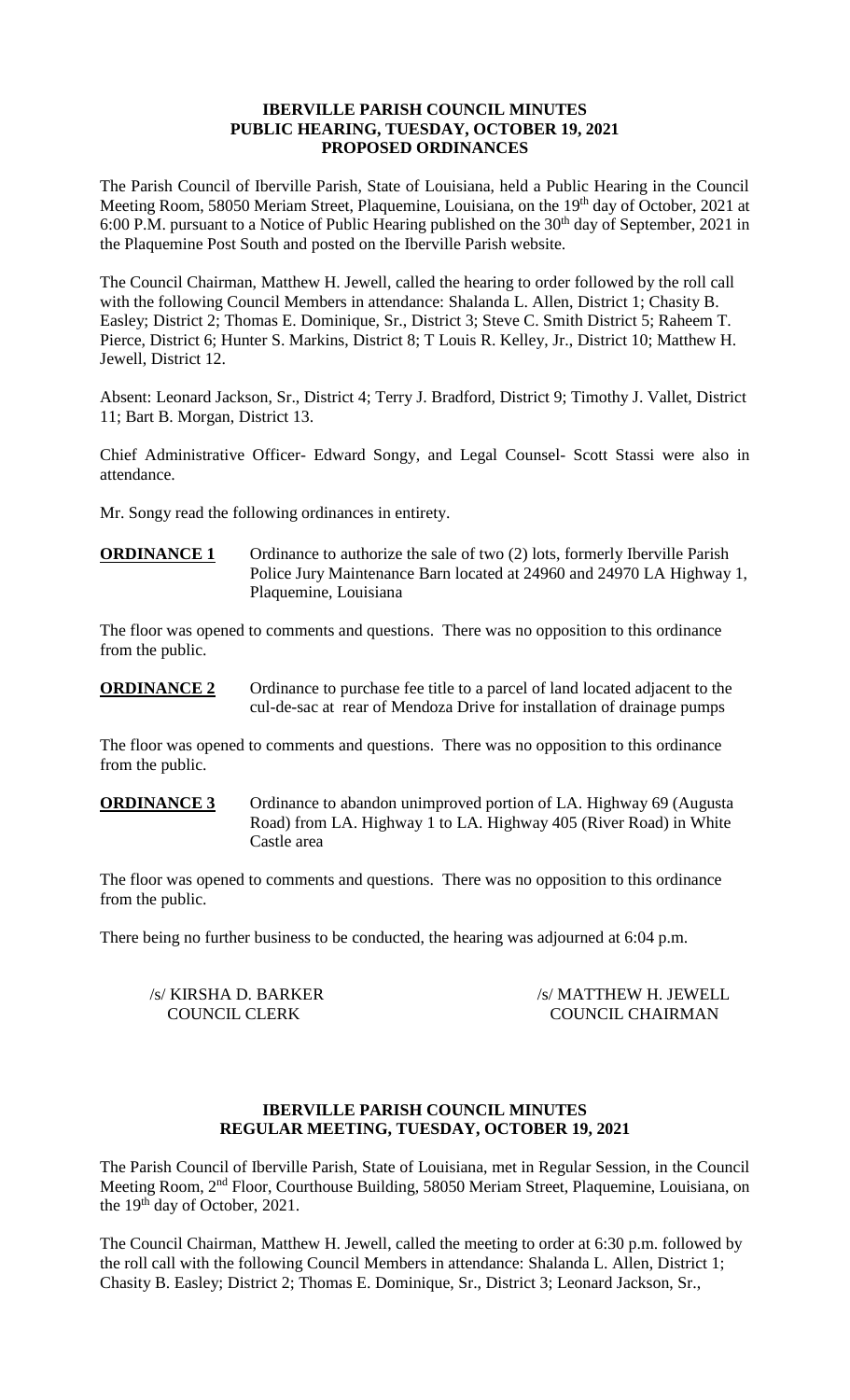District 4; Steve C. Smith District 5; Raheem T. Pierce, District 6; Hunter S. Markins, District 8; Terry J. Bradford, District 9; T Louis R. Kelley, Jr., District 10; Matthew H. Jewell, District 12; Bart B. Morgan, District 13.

Absent: Timothy J. Vallet, District 11.

Parish President- J. Mitchell Ourso, Jr., Chief Administrative Officer- Edward Songy, and Legal Counsel- Scott Stassi was also in attendance.

A quorum was present and due notice had been posted and published on the Iberville Parish Council website. The Pledge of Allegiance followed.

Council Chairman Jewell called for anyone wanting to make public comments to register with the Clerk. No one registered to speak.

#### ADDENDUM

None.

#### EXECUTIVE SESSION

- A) Discussion of Opioid Litigation filed by the Iberville Parish Council Executive Session
- Executive Session began at 6:31 p.m. and ended at 6:47 p.m.

Upon a motion by Councilman Smith, and seconded by Councilman Pierce, it was moved to add the following memorandum of understanding resolution to the agenda. The motion having been duly submitted to a vote was duly adopted by the following yea and nay votes on roll call:

YEAS: Allen, Easley, Dominique, Jackson, Smith, Pierce, Arnold, Markins, Bradford, Kelley, Morgan.

NAYS: None. ABSTAIN: None. ABSENT: Vallet.

The motion was declared adopted by the Chairman.

### **RESOLUTION IPC# 2021-018**

### **RESOLUTION TO AUTHORIZE PARISH LEGAL COUNCIL TO SIGN THE LOUISIANA STATE-LOCAL GOVERNMENT MEMORANDUM OF UNDERSTANDING**

 The following resolution was introduced by Councilman Dominique and seconded by Councilman Pierce.

 WHEREAS, the Iberville Parish Council previously authorized Patrick W. Pendley, Attorney at Law, to represent the interest of Iberville Parish in the class action opioid litigation filed against Pharmaceutical Supply Chain Participants to hold them accountable for the damage caused by their misfeasance, nonfeasance and malfeasance.

 WHEREAS, a settlement has been reached regarding some of the Pharmaceutical Companies in the matter entitled "In Re National Prescription Opiate Litigation, MDL No. 2804 (N.D. Ohio).

 WHEREAS, the Iberville Parish Council approves the settlement(s) negotiated so far against the Opioid Manufacturers by the States, including the Louisiana Attorney General, and Parish Attorney, and the Iberville Parish Council desires to "opt in" on the negotiated settlements with the Opioid Manufacturers who have agreed to the proposed settlements.

 WHEREAS, the Iberville Parish Council does hereby authorize Patrick W. Pendley, Attorney at Law, who serves as the Parish's legal council in the opioid litigation proceedings to execute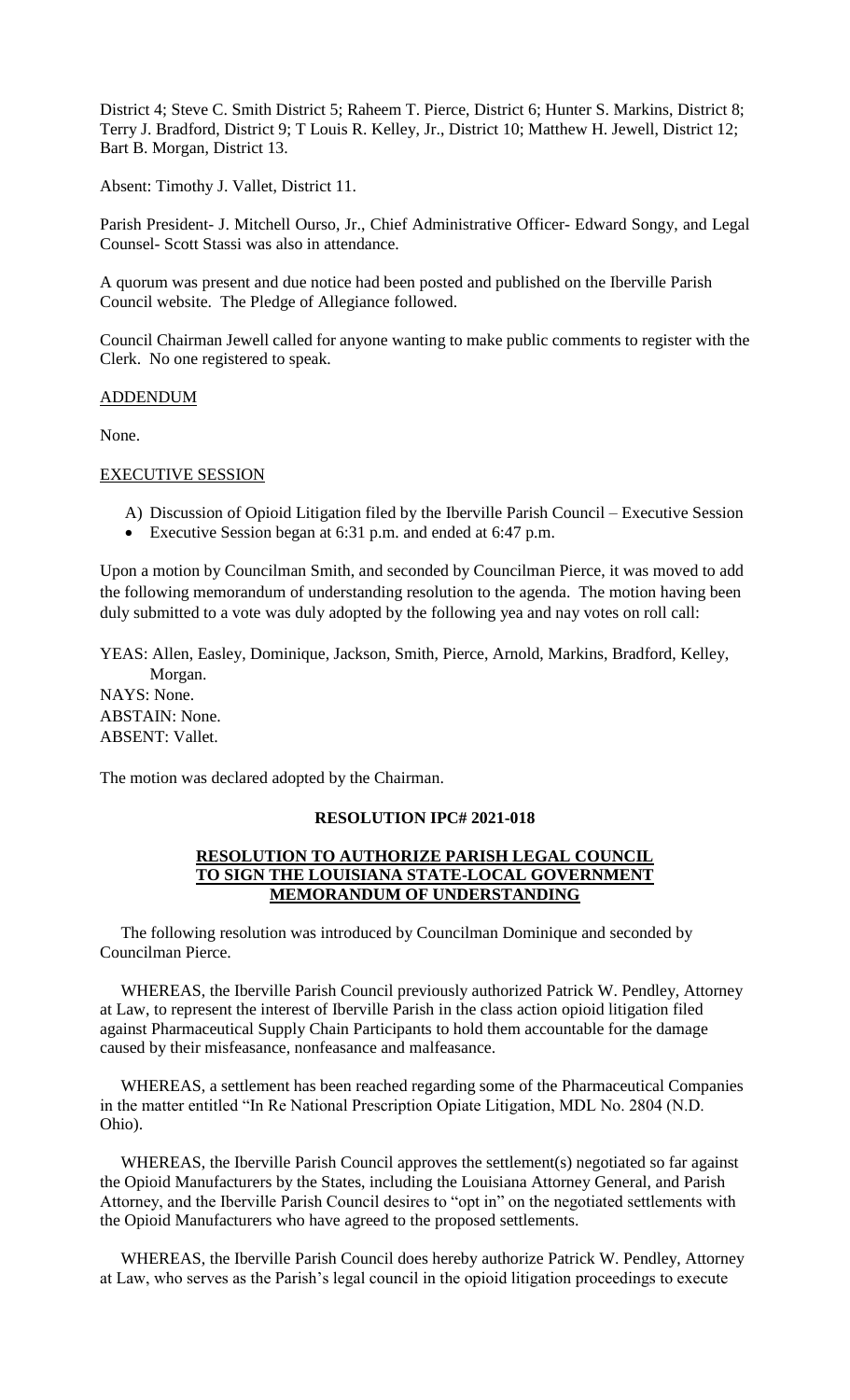the Memorandum of Understanding related to the Louisiana – State Government Opioid Litigation.

The above resolution was duly adopted in regular session this  $19<sup>th</sup>$  day of October, 2021 by the following vote on roll call:

YEAS: Allen, Easley, Dominique, Jackson, Smith, Pierce, Arnold, Markins, Bradford, Kelley, Morgan.

NAYS: None. ABSTAIN: None. ABSENT: Vallet.

The resolution was declared adopted by the Chairman on 19<sup>th</sup> day of October, 2021.

## PRESENTATIONS AND APPEARANCES

- A) Proclamation for 2021 Evangeline Queen- Miss Isabella Maria LoBue
	- Evangeline Miss Isabella LoBue was unable to attend tonight and will be presented at the next Council meeting. Chairman Jewell wanted to acknowledge that the International Acadian Festival will be held this weekend, October 22-24, 2021.
- B) Discuss the Council's Malapportionment Plan Strategic Demographics
	- Mr. Dannie Garrett representing Strategic Demographics came before the Council to speak. Mr. Garrett stated the Council's next election is in 2023, and has over a year to work on reapportionment. The first stop is to adopt a resolution stating the Council is malapportioned. Malapportionment is essentially one person one vote. Each council district should have approximately equal populations based upon the federal government's census. He discussed the ideals for each Council District.
	- Statistics for each district were presented in a report to the Council members.

### APPROVAL OF MINUTES

Upon a motion by Councilman Arnold, and seconded by Councilman Dominique, it was moved to wave the reading of the minutes of September 21, 2021 and approve as written. The motion having been duly submitted to a vote was duly adopted by the following yea and nay votes on roll call:

YEAS: Allen, Easley, Dominique, Jackson, Smith, Pierce, Arnold, Markins, Bradford, Kelley, Morgan. NAYS: None.

ABSTAIN: None. ABSENT: Vallet.

The motion was declared adopted by the Chairman.

## PRESIDENT'S REPORT

- President Ourso stated Mr. Randy Ware is very sick and he asking for prayers for his family.
- There is a letter from the Office of the Governor addressed to President Ourso. The Parish has been awarded \$545,000 to replace the HVAC systems in the Council on Aging facilities in Plaquemine, White Castle, and Maringouin. The funds will be used to improve the air quality and circulation to help the senior citizens feel safer in the Council on Aging facilities during COVID-19. Hopefully the improved air quality and mitigation of viruses through needlepoint bipolar ionization (NPBI) will also encourage their attendance at the facilities. The Parish will fund the remaining costs for these improvements.
- A letter from DOTD referencing the new NFIP flood elevation requirements was sent to the Parish. These changes are only for the Parish's jurisdiction of unincorporated areas. Now the NFIP is requesting a final closeout, in which the constituent may have to pay twice for the surveyor to go back and provide the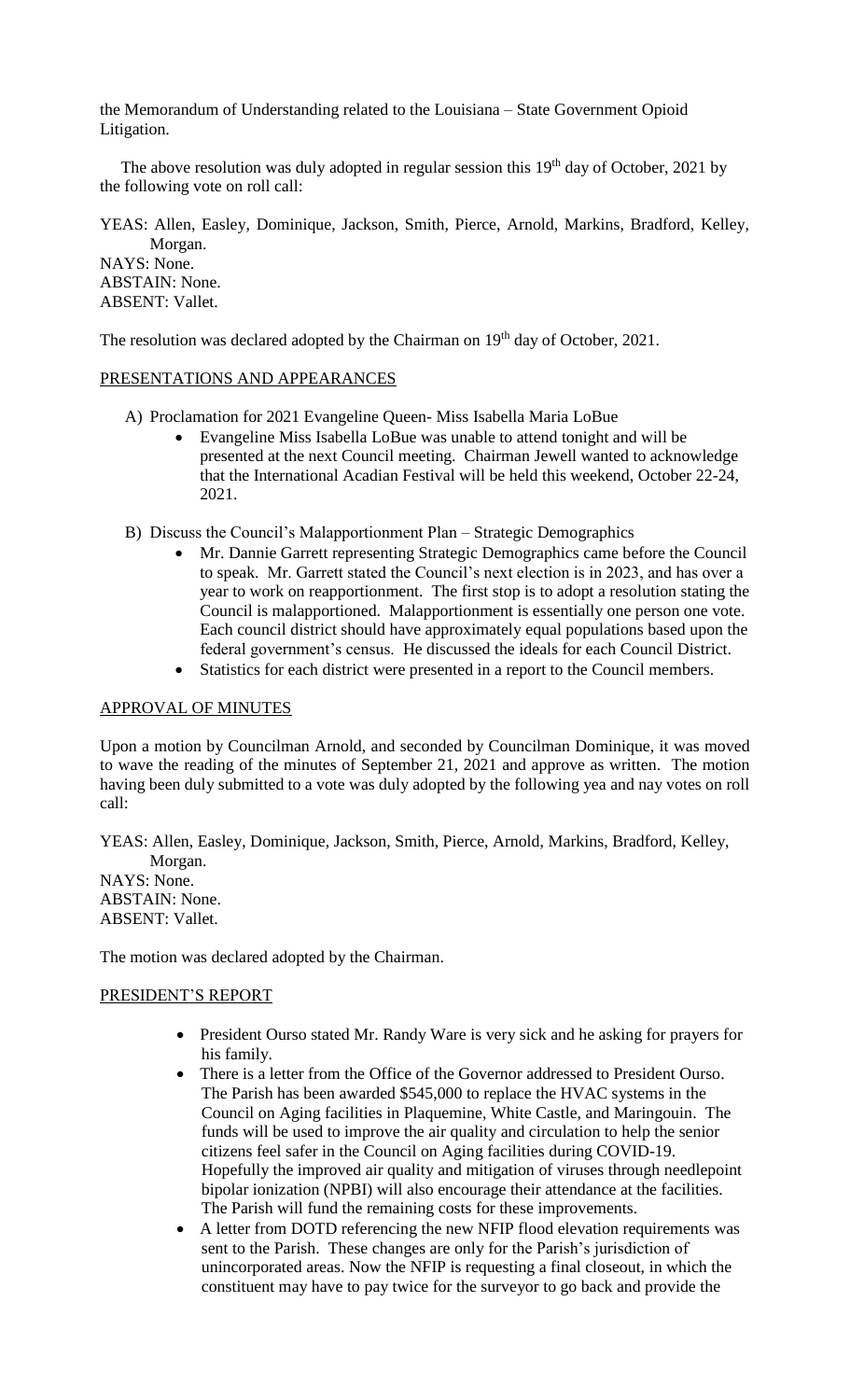final inspection ensuring that the lowest floor is elevated to or above the base flood elevation (BFE) for development in the Special Flood Hazard Area to receive the permit to begin construction. The permit must show the flood zone and Base Flood Elevation (BFE). The only deterrent the Parish has is to deny an electrical permit if they haven't complied with the final inspection.

- Pictures from Fusion Architect were presented of the maintenance facility that is being constructed by the Elks Club. A progress report and pictures of the work that is going on at the Civic Center was also presented.
- A correspondence letter from Secretary of State Kyle Ardoin was received with the new dates of the upcoming elections due to Hurricane Ida.
- The Animal Control Report was presented to the Council. President Ourso stated it takes a lot of money to run the animal shelter. The animals that are not being adopted out are eventually flown to other states to be adopted. A grant provides for the cost of their transportation. The Parish was given an 18 wheeler full of dog food and it was then given out by the Parish to residents. President Ourso stated he is galled by the amount of animals that people surrender in this parish.
- The election date for the constitutional amendment regarding the centralized sales tax collection is November 13, 2021. President Ourso stated back sometime in the 1970s it was voted to allow the parishes to collect their own sales tax but now they are trying to pass a bill allowing the State to collect all sales taxes for all parishes. The parishes will not have any input with audits, the Speaker of the House stopped funding Iberville Parish through Representative Chad Brown since President Ourso was against this bill.
- A slideshow of pictures of two drainage ditches within the Syngenta Industrial Area in St. Gabriel to be considered for abandonment. The Parish is not responsible for the industries' drainage ditches.
- A picture of the White Castle boat landing's parking lot was presented. The boat landing parking lot can either be bought from the property owner from the Parish or he is going to get rid of it because he does not want the liability of it. Councilman Kelley asked how big is it, and President Ourso answered its 9/10<sup>th</sup> of an acre. President Ourso said he can only buy the property with the Council's permission to get an appraisal and purchase it.
- Councilman Markins asked about the low bid for the dredging of the Grosse Tete clean up. Mr. John Clark came up to answer the question. He stated there is a meeting next week to verify the company can fulfill the contract.
- The Veterans Ceremony will be on Thursday, November 11th from 11 a.m. to 1 p.m.

# **MOTION TO AUTHORIZE THE PARISH PRESIDENT TO GET AN APPRAISAL TO PURCHASE THE WHITE CASTLE BOAT LANDING PARKING LOT**

Upon a motion by Councilwoman Easley, and seconded by Councilman Kelley, it was moved to authorize the Parish President to get an appraisal to purchase the White Castle Boat Landing parking lot. The motion having been duly submitted to a vote was duly adopted by the following yea and nay votes on roll call:

YEAS: Allen, Easley, Dominique, Jackson, Smith, Pierce, Arnold, Markins, Bradford, Kelley,

 Morgan. NAYS: None. ABSTAIN: None. ABSENT: Vallet.

The motion was declared adopted by the Chairman.

# FINANCIAL REPORT

Finance Director, Randall Dunn stated there was a discrepancy between what was budgeted versus the lowest bid that was received for the dredging in Grosse Tete. A meeting will be held with the company this week. He also talked about the importance of voting no for the amendment regarding the centralized sales tax collection by the State. He talked about the State's lack of auditing. He also stated he would have the budgets hand delivered to the council members.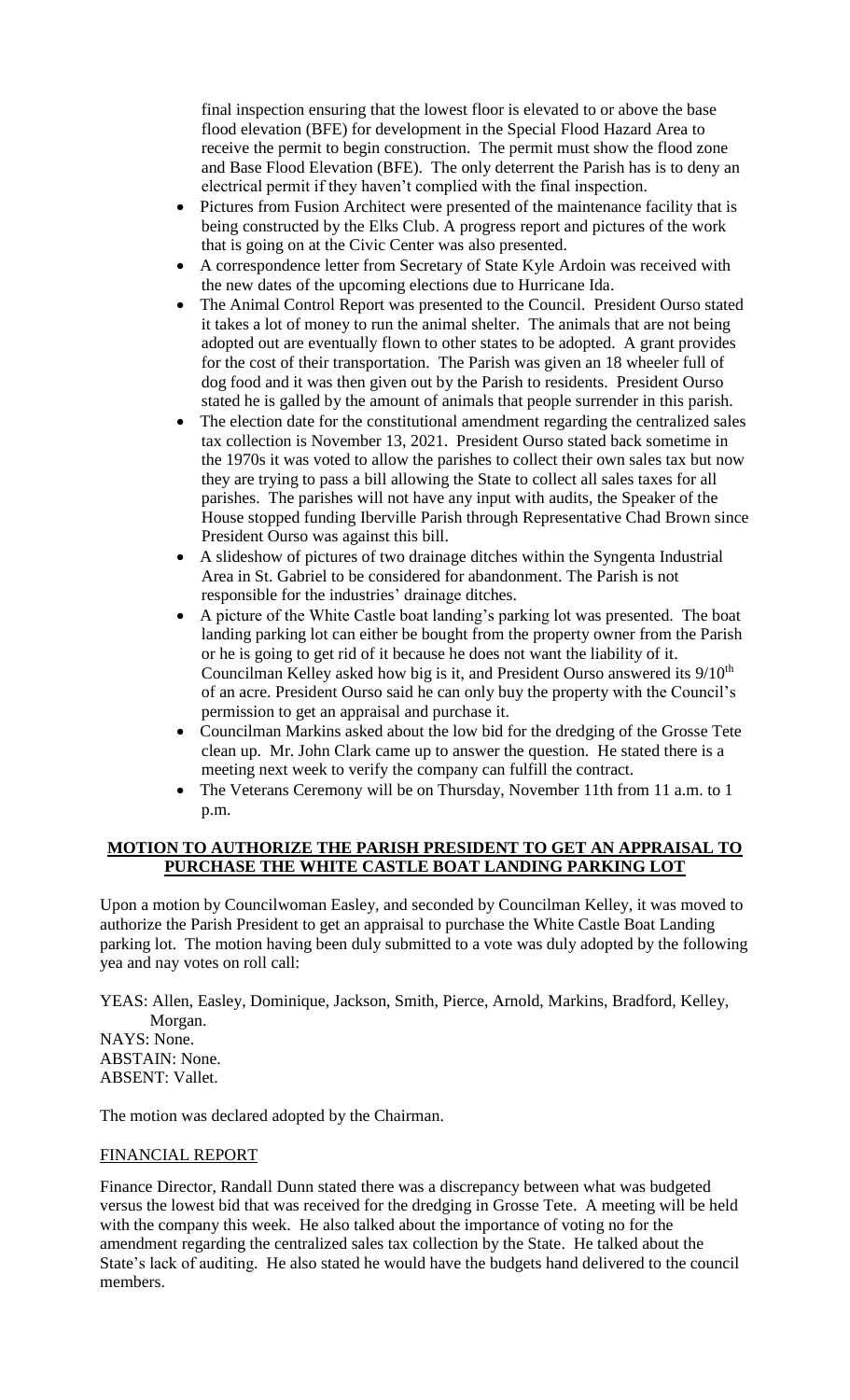#### **ORDINANCE IPC# 014-21**

### **ORDINANCE TO AUTHORIZE THE SALE OF TWO (2) LOTS, FORMERLY IBERVILLE PARISH POLICE JURY MAINTENANCE BARN LOCATED AT 24960 AND 24970 LA. HIGHWAY 1, PLAQUEMINE, LOUISIANA**

WHEREAS, the former Iberville Parish Police Jury purchased a maintenance facility located at the intersection of LA Highway 1 and Belaire Street having municipal addresses of 24960 and 24970 LA Highway 1, Plaquemine, Louisiana 70764 on March 15, 1954.

WHEREAS, the property description for the old Iberville Parish Police Jury Maintenance Facility is contained at Conveyance Book 116, Entry 50 of the Iberville Parish Clerk of Court's Office, a true copy of which is annexed to this ordinance and incorporated by reference.

WHEREAS, upon the completion of the new Iberville Parish Maintenance Facility located at 59705 Bayou Road, Plaquemine, LA 70764, the old Parish Maintenance Barn facility became the maintenance facility for Iberville Parish Parks & Recreation District. IPRD constructed a metal storage facility of the property thereafter.

WHEREAS, a new modern maintenance facility is being constructed by the Iberville Parish Parks & Recreation District at the site of the "Belleview Park" located on Belleview Road, Plaquemine, LA to house the entire maintenance department of the District upon its completion.

WHEREAS, the Iberville Parish Council no longer has a use for the old Parish Maintenance Barn located on LA Highway 1, Plaquemine, LA and the land/buildings should be declared as surplus property and offered for public sale in accordance with Louisiana law to ensure that the property can remain in commerce.

WHEREAS, a certified appraisal dated October 18, 2021 was prepared for this old Maintenance Barn Facility and is attached hereto and incorporated by reference. The estimated fair market value of the old Maintenance Barn Facility, including the land and attached buildings, is the sum of Three Hundred Thirty Thousand Dollars (\$330,000). The Iberville Parish Council herein sets the minimum bid acceptable for this land/buildings at the sum of \$330,000, and said property shall not be sold for less that this appraised value.

WHEREAS, the sale of this Maintenance Barn Facility, including all land and buildings, shall be sold by sealed bid process and shall be conducted by the Parish's auditing firm of Baxley & Associates, CPA and public notice of said surplus sale shall be in accordance with Louisiana law, said sale advertisement being published in the Parish Council's official journal.

NOW, THEREFORE, BE IT ORDAINED by the Iberville Parish Council as follows: "That the old Iberville Parish Police Jury Maintenance Barn property identified in C.B. 116, En. 50, a certified copy attached hereto, be sold by sealed bids to the highest bidder in accordance with Louisiana law and the terms of this ordinance."

The foregoing ordinance which was previously introduced at the meeting of the Iberville Parish Council on August 17, 2021 and a summary thereof having been published in the official journal on August 26, 2021 the public hearing on this ordinance held on the  $19<sup>th</sup>$  day of October, 2021, at 6:00 p.m., in the Council Meeting Room, 58050 Meriam Street, Plaquemine, Louisiana, was brought up for final passage with a motion by Councilman Kelley, and seconded by Councilwoman Easley, having been duly submitted to a vote, the ordinance was duly adopted by the following yea and nay vote on roll call:

YEAS: Allen, Easley, Dominique, Jackson, Smith, Pierce, Arnold, Markins, Bradford, Kelley, Morgan. NAYS: None. ABSTAIN: None. ABSENT: Vallet.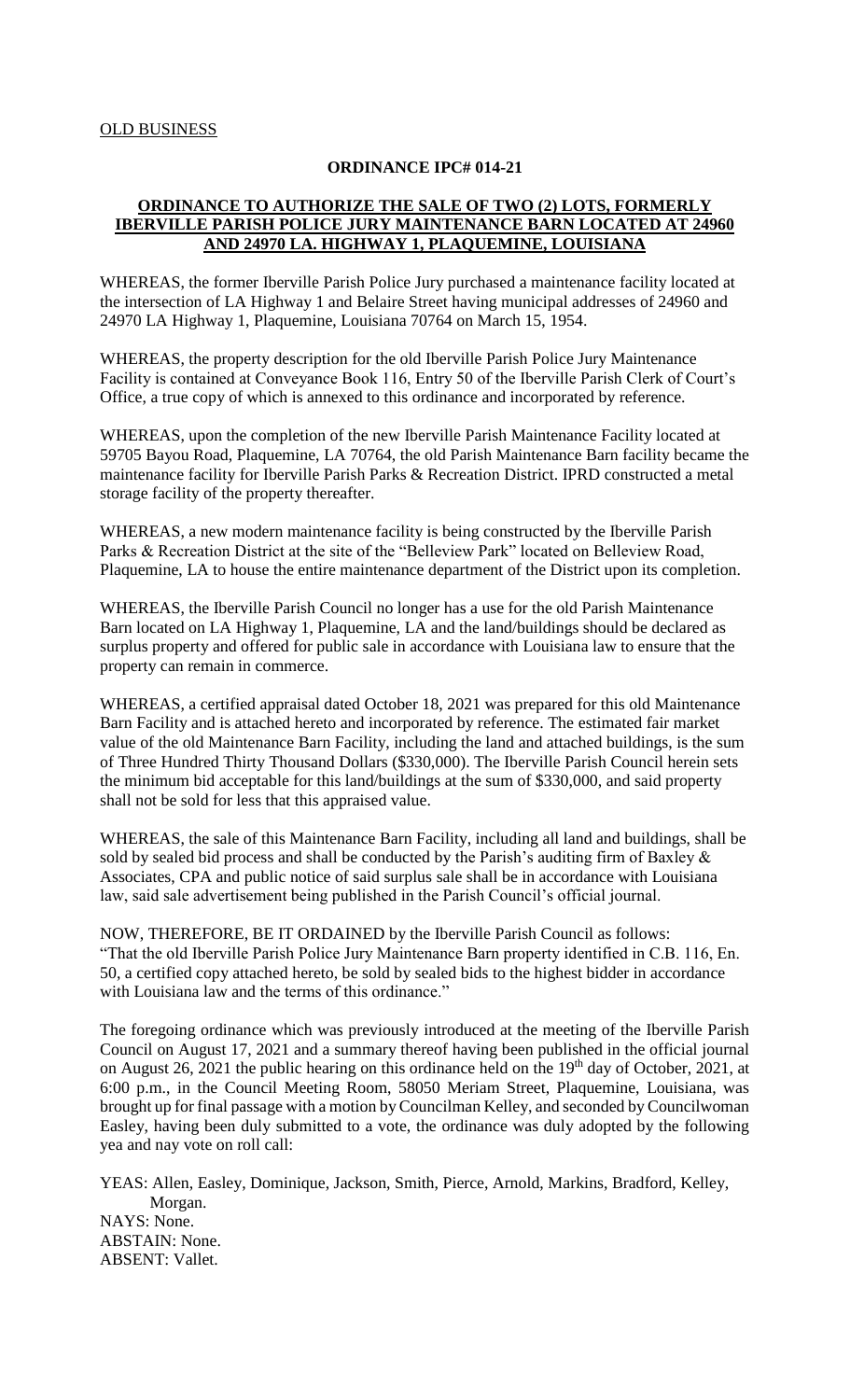The ordinance was declared adopted by the Chairman on the 19<sup>th</sup> day of October, 2021.

## **ORDINANCE IPC# 015-21**

## **ORDINANCE TO PURCHASE FEE TITLE TO A PARCEL OF LAND LOCATED ADJACENT TO THE CUL-DE-SAC AT REAR OF MENDOZA DRIVE FOR INSTALLATION OF DRAINAGE PUMPS**

WHEREAS, Section 2-11(A)12 of the Iberville Parish Home Rule Charter provides that an ordinance is required to acquire real property on behalf of the Parish Government.

WHEREAS, drainage improvements are necessary for River Ridge Estates located along Mendoza Drive. The installation of a drainage pump to divert runoff during heavy rainfall events is necessary to reduce flooding within the subdivision.

WHEREAS, Ginger McBride has agreed to sell fee title to a small parcel of land containing 0.070 acre, identified at Lot 19-B on a map entitled, "Map Showing the Survey and Subdivision of Lot 19 into Lot 19-A and Lot 19-B Located in Section 12, T10S, R11E, Southeastern Land District, West of the Mississippi River, Iberville Parish, LA for Iberville Parish Council. A copy of the survey plat map is attached hereto and incorporated by reference.

WHEREAS, the fair market value of the small parcel identified as LOT 19-B containing 0.070 acre is the sum of Five Thousand Dollars (\$5000.00) and the owner, Ginger McBride, will transfer fee title to the Iberville Parish Council for installation of drainage improvements for the subdivision.

NOW, THEREFORE, BE IT ORDAINED as follows: "That J. Mitchell Ourso, Jr., Parish President, be and is hereby authorized to sign any and all documentation pertaining to the cash sale from Ginger McBride to the Iberville Parish Council of Lot 19-B containing 0.070 acre for installation of drainage improvements.

This ordinance shall become effective on this the 19<sup>th</sup> day of October, 2021.

The foregoing ordinance which was previously introduced at the meeting of the Iberville Parish Council on September 21, 2021 and a summary thereof having been published in the official journal on September 30, 2021 the public hearing on this ordinance held on the 19<sup>th</sup> day of October, 2021, at 6:00 p.m., in the Council Meeting Room, 58050 Meriam Street, Plaquemine, Louisiana, brought up for final passage with a motion by Councilman Kelley, and seconded by Councilwoman Easley, having been duly submitted to a vote, the ordinance was duly adopted by the following yea and nay vote on roll call:

YEAS: Allen, Easley, Dominique, Jackson, Smith, Pierce, Arnold, Markins, Bradford, Kelley, Morgan. NAYS: None. ABSTAIN: None. ABSENT: Vallet.

The ordinance was declared adopted by the Chairman on the 19<sup>th</sup> day of October, 2021.

#### **ORDINANCE IPC # 016-21**

## **ORDINANCE TO FORMALLY ABANDON THE UNIMPROVED PORTION OF LA. HIGHWAY 69 (AUGUSTA ROAD) FROM LA. HIGHWAY 1 TO LA. HIGHWAY 405 (RIVER ROAD)**

WHEREAS, Louisiana Revised Statute 48:701 provides that the Parish governing authority may revoke and set aside the dedication of all roads, streets, and alleyways laid out and dedicated to the public use, when the road, street, and alleyway has been abandoned or is no longer needed for a public purpose, and upon revocation the soil covered and embraced in the road, street or alleyway shall revert to the then present owner(s) of land contiguous thereto.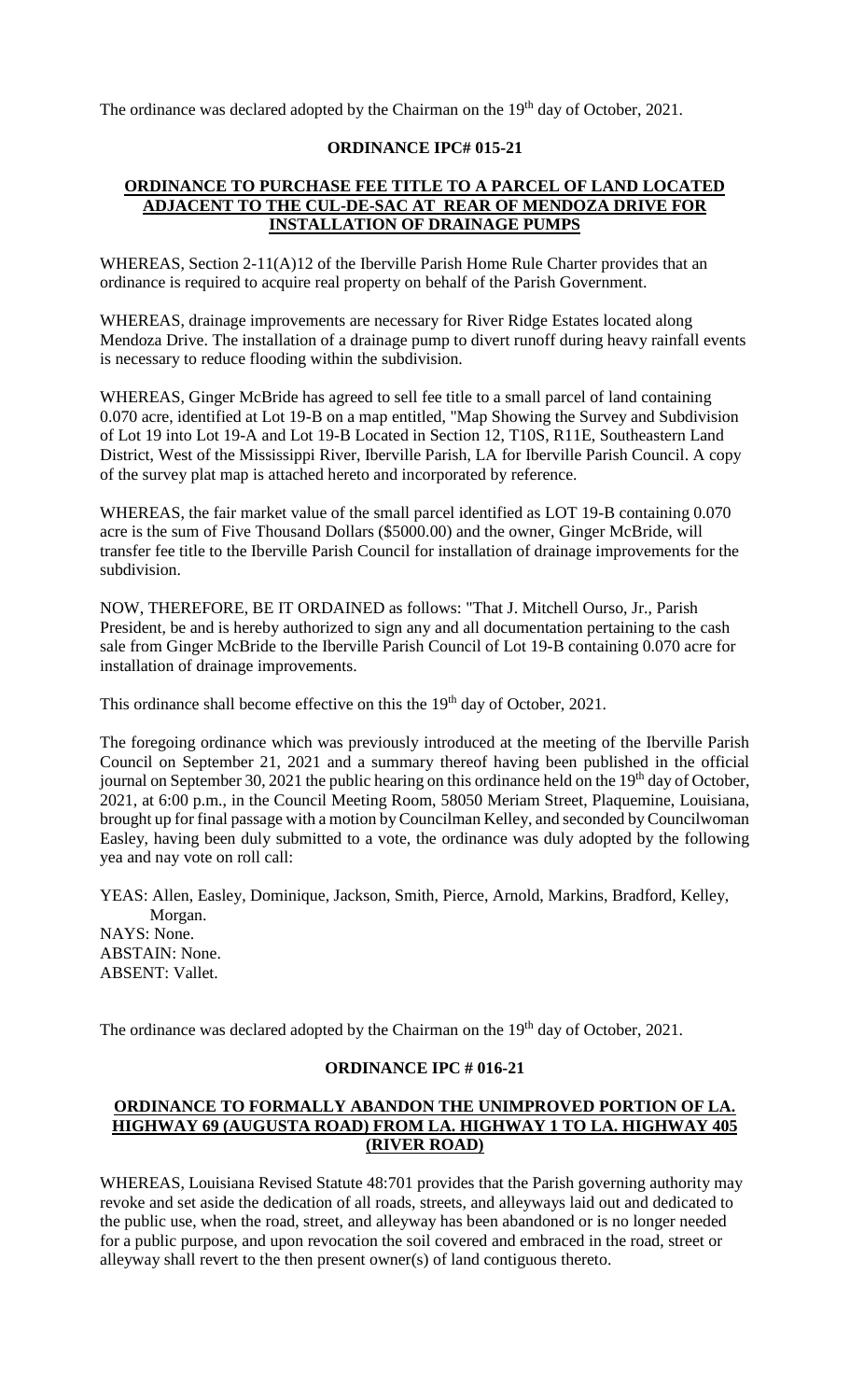WHEREAS, the unimproved portion of LA Highway 69 (Augusta Road) located in White Castle area from LA Highway 1 to LA Highway 405 (River Road) is no longer needed as a public road and no property owners will be affected by the road abandonment. The adjacent property owners have requested and consent to the abandonment of this portion of roadway. The adjacent landowners have executed an agreement for continuation of the public utility servitudes for the Iberville Parish Utility Department to have access for maintenance and operation of the water and gas lines and the drainage servitudes that cross the abandoned roadway.

WHEREAS, the adjacent landowners will own up to the center line of the abandoned portion of the roadway subject to the continuation of the utility and drainage servitudes for the Parish.

NOW, THEREFORE, BE IT ORDAINED BY THE IBERVILLE PARISH COUNCIL AS FOLLOWS: That the unimproved portion of LA Highway 69 (Augusta Road) be abandoned from its intersection with LA Highway 1 and LA Highway 405 (River Road) as depicted and described on the attached survey plat map be abandoned by the Parish and that upon final passage of this ordinance a certified copy be filed in the conveyance records of Iberville Parish.

The foregoing ordinance which was previously introduced at the meeting of the Iberville Parish Council on September 21, 2021 and a summary thereof having been published in the official journal on September 30, 2021 the public hearing on this ordinance held on the 19<sup>th</sup> day of October, 2021, at 6:00 p.m., in the Council Meeting Room, 58050 Meriam Street, Plaquemine, Louisiana, brought up for final passage with a motion by Councilman Kelley, and seconded by Councilwoman Easley, having been duly submitted to a vote, the ordinance was duly adopted by the following yea and nay vote on roll call:

YEAS: Allen, Easley, Dominique, Jackson, Smith, Pierce, Arnold, Markins, Bradford, Kelley, Morgan. NAYS: None. ABSTAIN: None. ABSENT: Vallet.

The ordinance was declared adopted by the Chairman on the 19<sup>th</sup> day of October, 2021.

### NEW BUSINESS

- A) Introduction of Ordinances
	- 1) Ordinance to declare the following property to be surplus and to sell to neighboring property owner pursuant to the terms of Ordinance # 002-13 (Isabelle I. Babin, ET  $\underline{\mathrm{AL}}$
	- 2) Ordinance to adopt the fiscal year 2022 Operating and Capital Improvement Budget and the Amended 2021 Operating and Capital Improvement Budget for the Iberville Parish Council
	- 3) Ordinance to abandon a portion of drainage canals identified as W 19-L 4 A and W 19 - L 4 D located within in St. Gabriel, Louisiana in the Syngenta Industrial Area
	- 4) Ordinance to declare the current Council districts to be malapportioned

Upon a motion by Councilman Bradford, seconded by Councilman Markins it was moved that a public hearing be held on Tuesday, November 16, 2021 at 6:00 p.m. on the introduced ordinances.

The motion having been duly submitted to a vote, was duly adopted by the following yea and nay votes on roll call:

YEAS: Allen, Easley, Dominique, Jackson, Smith, Pierce, Arnold, Bradford, Markins, Kelley, Morgan. NAYS: None. ABSTAIN: None. ABSENT: Vallet.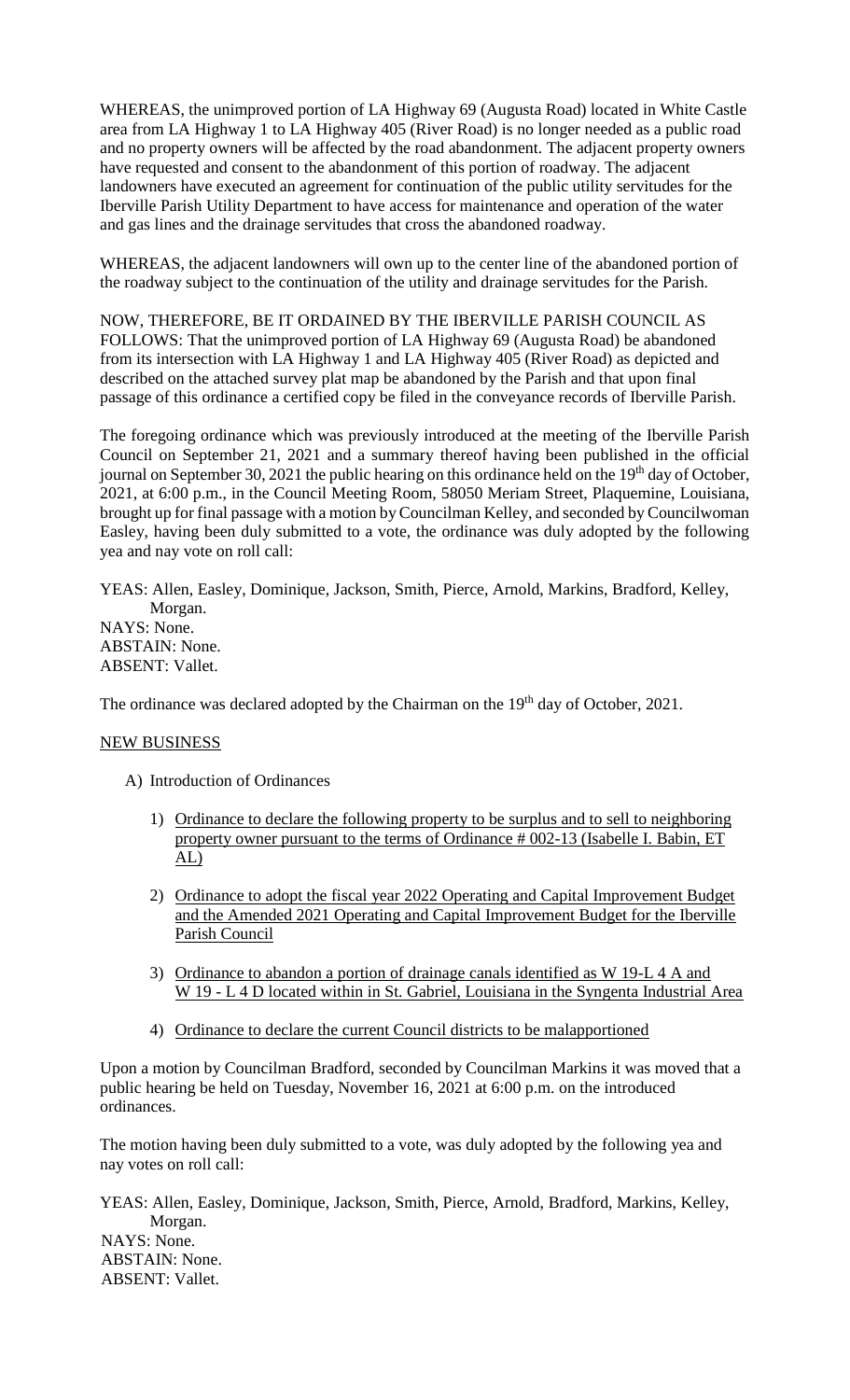The motion was declared adopted by the Chairman on October 19, 2021.

B) Trick or Treat schedule for 2021

## **MOTION FOR 2021 TRICK OR TREAT HOURS IN THE UNINCORPORATED AREAS OF IBERVILLE PARISH**

Upon a motion by Councilman Pierce, and seconded by Councilman Bradford, it was moved to adopt the 2021 Trick or Treat Schedule for the East & West Banks' Unincorporated Areas of the Parish for Sunday, October 31, 2021 from 6:00-8:00 p.m. The motion having been duly submitted to a vote was duly adopted by the following yea and nay votes on roll call:

YEAS: Allen, Easley, Dominique, Jackson, Smith, Pierce, Arnold, Markins, Bradford, Kelley, Morgan. NAYS: None. ABSTAIN: None. ABSENT: Vallet.

The motion was declared adopted by the Chairman on the 19<sup>th</sup> day October, 2021.

## RESOLUTION COMMITTEE REPORT

None.

## BOARDS & COMMISSIONS REPORT

The Boards and Commissions Committee met on Tuesday, October 19, 2021 at 6:10 p.m. followed by the roll call with the following Committee Members only in attendance: Markins, Pierce, Smith, Arnold.

Absent: Vallet, Jackson.

A quorum was present.

- A) Appointment of Madeline Kessler to the Iberville Parish Library Board of Control
- B) Reappointment of Charlene Bishop to the Iberville Parish Library Board of Control
- C) Reappointment of Clotis Johnson to the Iberville Parish Library Board of Control

Upon a recommendation by Councilman Pierce, and seconded by Councilman Smith, it was recommended to forward the appointment of Madeline Kessler and the re-appointment of Charlene Bishop and Clotis Johnson to the Iberville Parish Library Board of Control. The recommendation having been duly submitted to a vote was duly adopted by the following yea and nay votes on roll call by Boards and Commission Committee Members only:

YEAS: Markins, Pierce, Smith, Arnold. NAYS: None. ABSTAIN: None. ABSENT: Vallet, Jackson.

The recommendation was declared adopted by the Chairman.

During the Regular Meeting:

Upon a motion by Councilman Smith, and seconded by Councilman Pierce, it was moved to appoint Madeline Kessler and re-appoint Charlene Bishop and Clotis Johnson to the Iberville Parish Library Board of Control. The motion having been duly submitted to a vote was duly adopted by the following yea and nay votes on roll call:

YEAS: Allen, Easley, Dominique, Jackson, Smith, Pierce, Arnold, Bradford, Markins, Kelley, Morgan. NAYS: None.